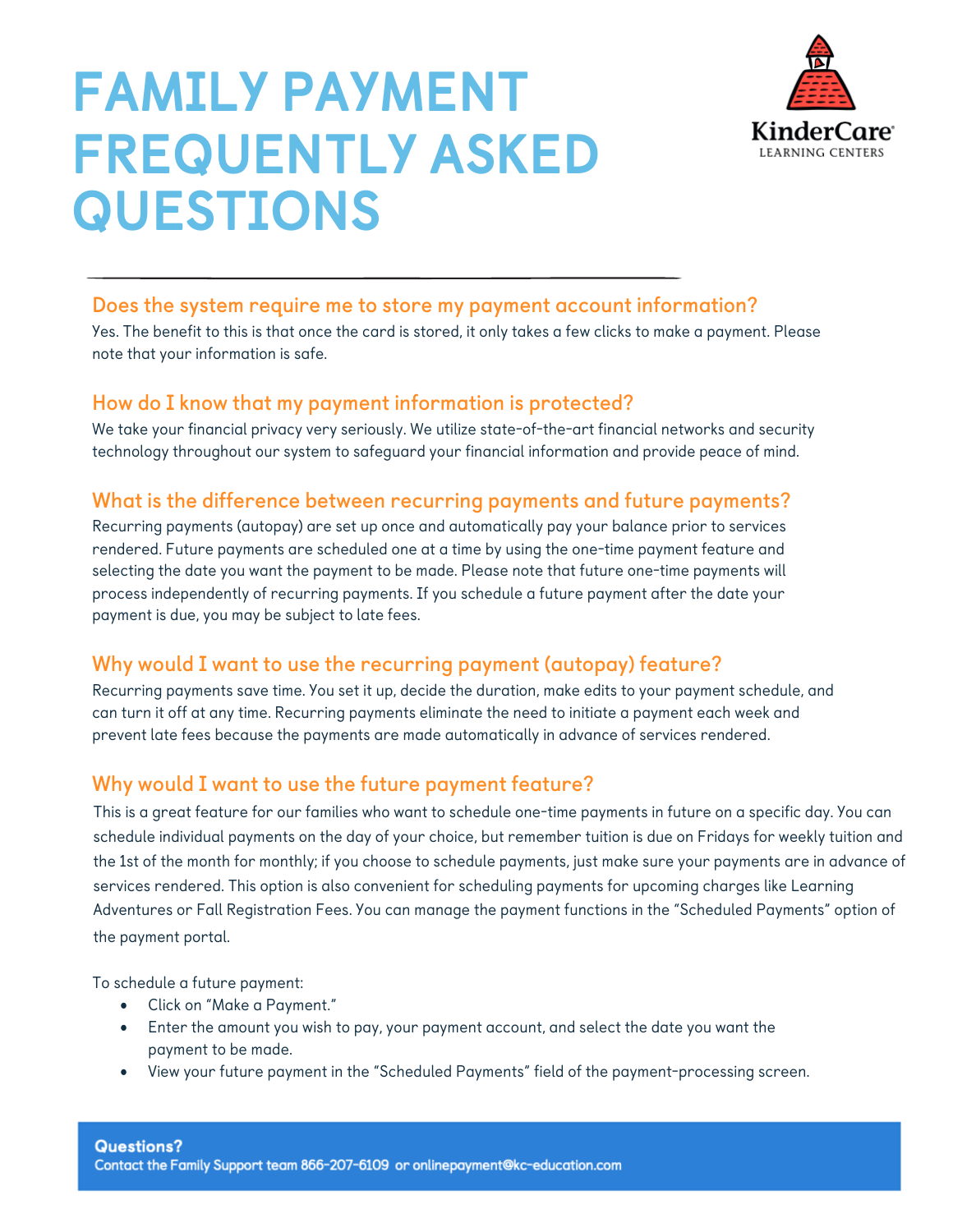### **Will my future payments or autopay be deleted if we stop attending?**

No. Once any outstanding balance is paid in full, please delete or remove any future payments and disable autopay to avoid future processing. Remember to have any secondary payers for your child(ren) do the same in their Family Connection account.

#### **How do I manage my recurring payments (autopay)?**

Just log in to Family Connection and click "Manage Autopay" from the homepage! Be sure to make any changes by Thursday at 5:00 p.m. PST for them to take effect for the upcoming week's tuition. Autopay processes based on an invoice's due date. Autopay for regular weekly tuition invoices will be processed on Tuesdays, and for monthly tuition on the 2<sup>nd</sup> of the month. If you receive a one-off invoice for any reason, it will be paid automatically on its assigned due date.

### **How do I set up an additional account member (secondary payer)?**

- From your parent portal homepage, click "Add New Members" in the bottom left-hand side of the screen.
- Use the drop-down menus at the top of the screen to select the correct account member, child, and center.
- Enter the last name, first name, and email address for the person you wish to set up an account for in the boxes provided.
- Click "Submit."

Once you complete this process, an email will be sent to this individual so they can register an online account of their own. Please note that your additional account member will have login information separate from yours, and that additional account members cannot view balances or invoices; the account member will only have access to make payments, which are applied to your account at the center.

### **Can I pay using my FSA (Flexible Spending Account)?**

If your FSA card has a MasterCard, Visa, or Discover logo, and says "Debit" on the front of the card, then you can pay using your FSA card. You can even use your FSA card to add credit to your Family Connection account if your balance due is \$0. Credits in Family Connection will be applied to future invoices until the credit runs out. If you have autopay set up, credit on your Family Connection account will apply first, and then your automatic payment method will be charged for any amount left over. If you need an FSA statement, those statements are available by navigating to the tab "My Account" and then "Account History." Select the dropdown option "Flexible Account Reimbursement Statement" to prepare a statement listing invoicing and payment information for a date range of your choice.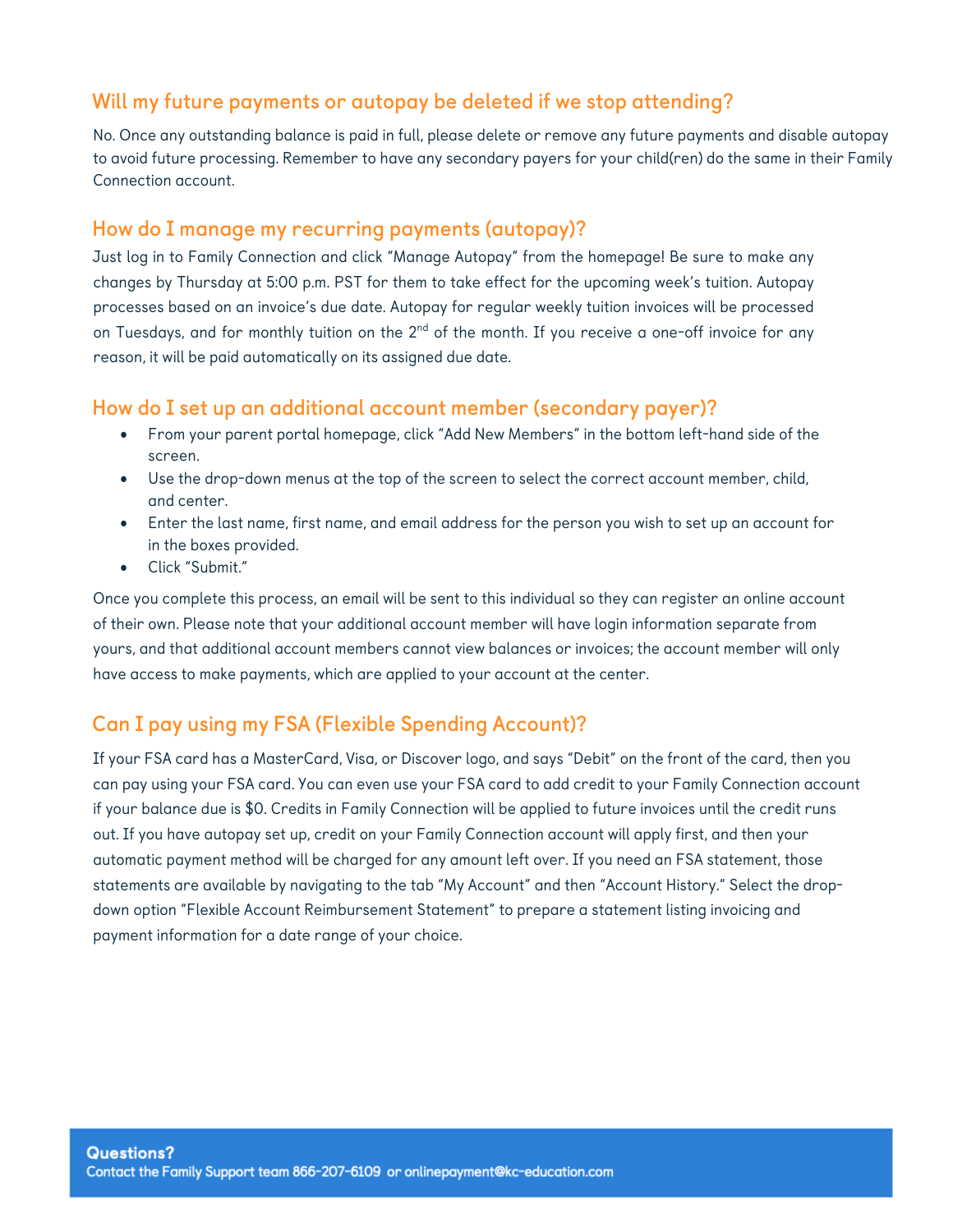## ONLINE FAMILY CONNECTION QUICK REFERENCE GUIDE

From your Family Connection page, click on "Make a Payment" and follow the directions below on how to store your account information, make a payment and set up any payment schedules.

### **How to Store a Card**

Select "Payment Accounts" from the menu on the left.



Click on the plus (+) sign at the top right-hand corner of the page.

|    | KinderCare AkinderCare     | Knowledge<br>Beginnings                                                                                                                                                                                                | m |
|----|----------------------------|------------------------------------------------------------------------------------------------------------------------------------------------------------------------------------------------------------------------|---|
| Ś  | Make a Payment             | Stored Payment Account                                                                                                                                                                                                 |   |
|    | <b>Em</b> Payment Accounts | Add or Delete payment account information here.<br>Please note that your stored accounts are unable to be edited. To change the account from which your recurring payment processes, please navigate to the "Recurring |   |
|    | Manage Recurring Payments  | Payment" page and select "Edit".                                                                                                                                                                                       |   |
| m  | Scheduled Payments         | · Name on card: s.v.                                                                                                                                                                                                   |   |
| 12 | FAQs                       | ending in 1732                                                                                                                                                                                                         |   |

Follow the prompts accordingly.

|              | KinderCare                |                          | Knowledge<br><i>VindovCorn</i> |                              |                                                     | ٠ |
|--------------|---------------------------|--------------------------|--------------------------------|------------------------------|-----------------------------------------------------|---|
|              |                           |                          | <b>Add Payment Accounts</b>    |                              |                                                     |   |
| S.           | Make a Payment            | Stored F                 | Payment method                 |                              |                                                     |   |
| œ            | <b>Payment Accounts</b>   | Add or Del<br>Please not | Choose a payment method ¥      |                              | ayment processes, please navigate to the "Recurring |   |
| $\mathbb{C}$ | Manage Recurring Payments | Payment"                 |                                | <b>CANCEL</b><br><b>SAVE</b> | ÷                                                   |   |
| o            | <b>Scheduled Payments</b> |                          |                                |                              |                                                     |   |
|              | <b>FAOs</b>               |                          | . Name on card: s v            |                              |                                                     |   |

### **How to Add a Recurring Payment (Autopay)**

Select "Manage Recurring Payments".

| KinderCare                       | $\overline{\mathbb{R}}$ KinderCare                     | LEARNING CENTERS | Knowledge<br><b>Beginnings</b>                              |
|----------------------------------|--------------------------------------------------------|------------------|-------------------------------------------------------------|
| Make a Payment                   | <b>Recurring Payments</b>                              |                  |                                                             |
| <b>Payment Accounts</b>          | Click on the + icon to create a new recurring payment. |                  |                                                             |
| <b>Manage Recurring Payments</b> | Click on Pencil icon to manage recurring Payment.      |                  | Payment is due in advance of services rendered. Please note |
| <b>Scheduled Payments</b>        |                                                        |                  |                                                             |
| FAOs                             | <b>ACCOUNT TYPE</b>                                    |                  | FUNDING ACCOUNT NAM                                         |

Click on the plus (+) sign in the top, right-hand corner of the page.

|          | KinderCare                | $\sum_{\text{ttausess constant}}$                 | Knowledge<br>Beginnings |                                                                                                                                |               |            |            | ٠.             |
|----------|---------------------------|---------------------------------------------------|-------------------------|--------------------------------------------------------------------------------------------------------------------------------|---------------|------------|------------|----------------|
| Ś.       | Make a Payment            | <b>Recurring Payments</b>                         |                         |                                                                                                                                |               |            |            |                |
| 龗        | Payment Accounts          | Click on Pencil icon to manage recurring Payment. |                         | Payment is due in advance of services rendered. Please note that your recurring payment will pay for the following week's care |               |            |            |                |
| ¢.       | Manage Recurring Payments |                                                   |                         |                                                                                                                                |               |            |            | $+$            |
| m        | Scheduled Payments        | ACCOUNT TYPE                                      | FUNDING ACCOUNT NAMES   | RECURRING PAYMENT TYPE                                                                                                         | <b>AMOUNT</b> | START DATE | END DATE   | <b>ACTIONS</b> |
| <b>图</b> | FAQs                      | $\frac{4}{111}$ ending in 7890                    | BankAccount             | Weekly                                                                                                                         | \$95.00       | 04/01/2016 | 04/08/2016 | ٠              |
|          |                           |                                                   |                         |                                                                                                                                |               |            |            |                |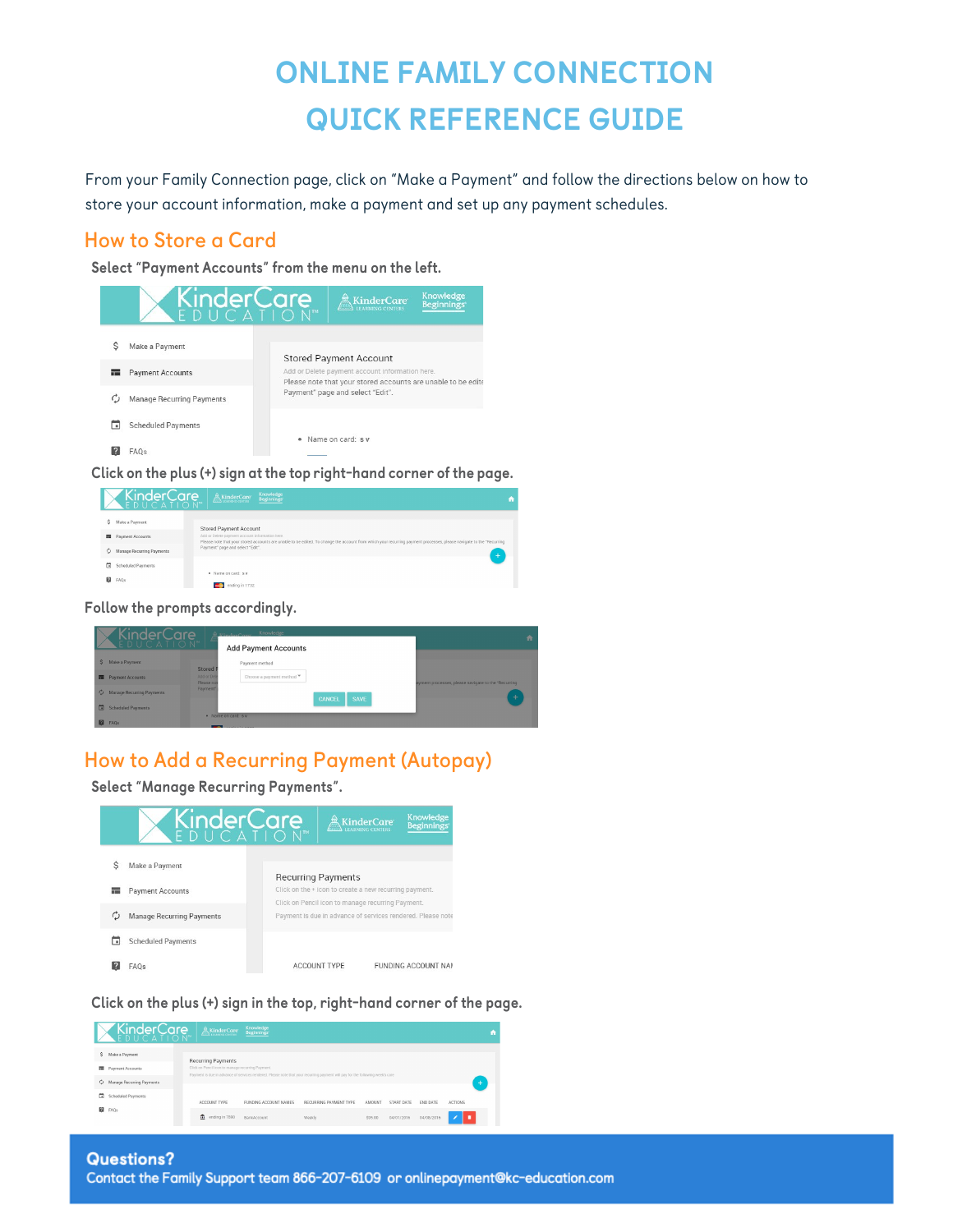### ONLINE FAMILY CONNECTION QUICK REFERENCE GUIDE

### **How to Add a Recurring Payment (continued)**

#### Follow the prompts accordingly

| KinderCare                                                                                                                                  | <b>Add Recurring Payments</b>                                                                                                                                                                                                                                                                                                                        |                                        |                               | ñ              |
|---------------------------------------------------------------------------------------------------------------------------------------------|------------------------------------------------------------------------------------------------------------------------------------------------------------------------------------------------------------------------------------------------------------------------------------------------------------------------------------------------------|----------------------------------------|-------------------------------|----------------|
| S Make a Payment<br><b>E Payment Accounts</b><br>C Manage Recurring Payments<br><b>Scheduled Payments</b><br>$\Box$<br>$\mathbf{E}$<br>FAQs | Please note that recurring payments will process in accordance with tuition and invoicing at the<br>center.<br>Recurr<br>Account Type<br><b>Click on</b><br>$\overline{\phantom{a}}$<br>Choose a payment account<br>Paymere<br>Recurring Payment Type<br>$\mathbf{v}$<br>Weekly<br>AD<br>Amount<br>盃<br>0.00<br>s.<br>Start date<br>Select date<br>n | 316<br><b>START DATE</b><br>04/01/2016 | <b>END DATE</b><br>04/08/2016 | <b>ACTIONS</b> |
|                                                                                                                                             | End date <sup>O</sup><br>Optional<br>n.<br>By clicking Save I agree to the Terms and Conditions.<br>Please note that if you choose to pay less than your balance due or schedule a payment after your<br>due date you may be subject to additional late payment fees.<br>CANCEL<br>SAVE                                                              |                                        |                               |                |

### **How to Add a Future One-Time Payment**

- Add the desired amount to be paid. Select a future payment date.
- Select a payment account.
- Click on "Next".



Review that payment was scheduled successfully.



Click "OK"